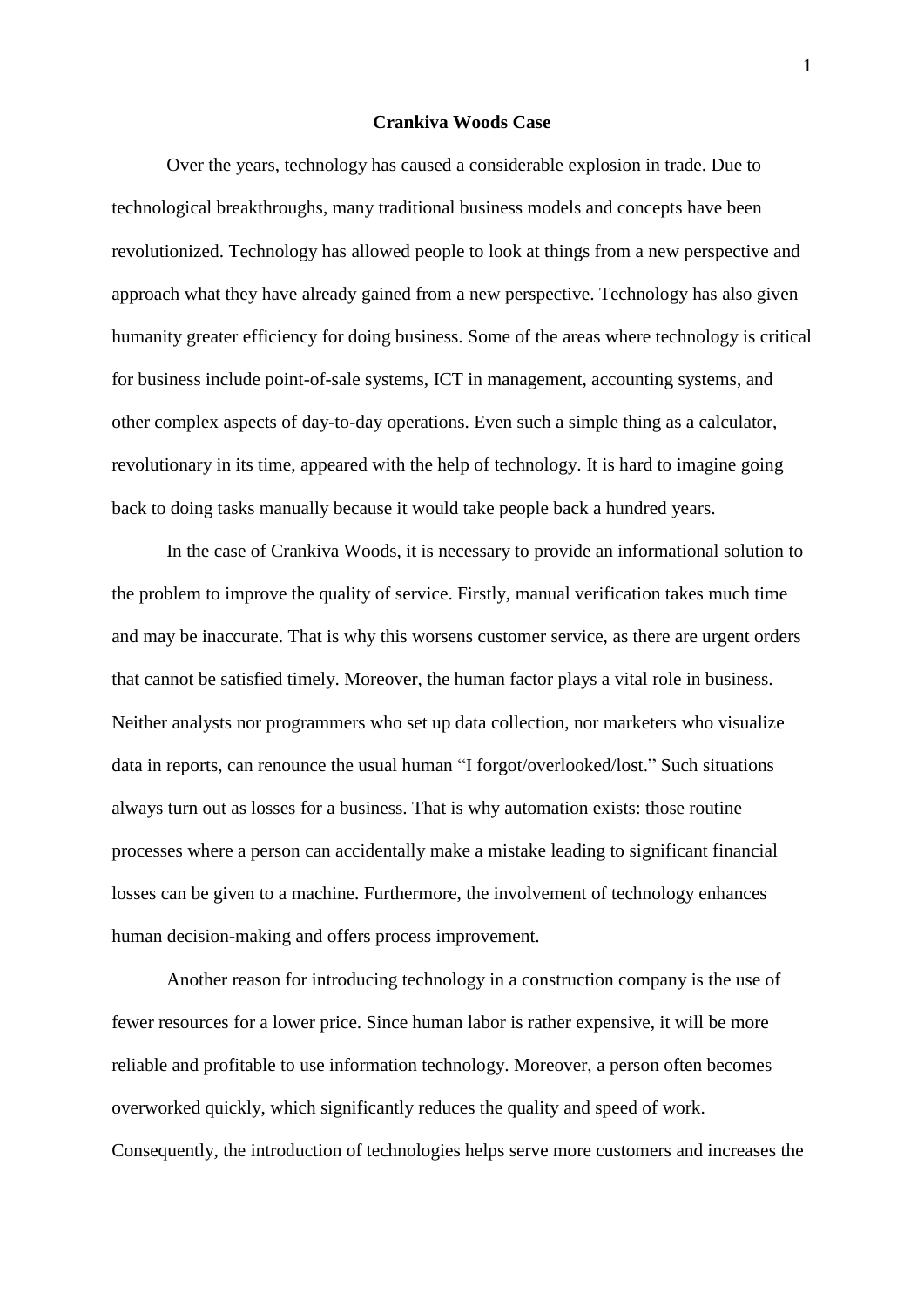company's profit. Additionally, technologies will allow storing much more information and structuring it for finding and consulting clients quickly. Therefore, the necessary information will be received instantly and without delay, unlike when connecting in person since the supplier may simply not answer the call or provide erroneous data.

In this situation, it is crucial to determine the optimal solutions. Firstly, it is necessary to create a website on which all the necessary data will be collected. Also, the site can serve as a company's business card since it is more convenient for most customers these days to make an application online rather than by phone. To do this, Crankiva Woods needs to hire an employee responsible for the creation and continued operation of the site. Moreover, advertising on the Internet is gaining popularity now, which can be used as another benefit.

Another positive solution would be to hire a competent SMM manager who will take responsibility for setting up targeted advertising. This approach allows finding customers by collecting and analyzing the necessary data quickly. If a person enters a request for wooden flooring or other building materials presented on the company's website, they will be offered targeted advertising of the company. Consequently, the flow of customers and business profits will increase significantly. In addition, the technology will allow the company to work around the clock due to the correct design and content of the site. Notably, prices will be updated automatically, and employees will not need to spend their time checking the prices with suppliers. As a result, there will be no need to keep a large number of workers since the automation of all processes is much more profitable.

Along with numerous benefits, there are also some challenges associated with the introduction of information technology. The major roadblock is the search for competent professionals who will ensure the smooth operation of the site. Moreover, if the implementation is provided, it is likely that the staff will have to be reduced. Therefore, it is